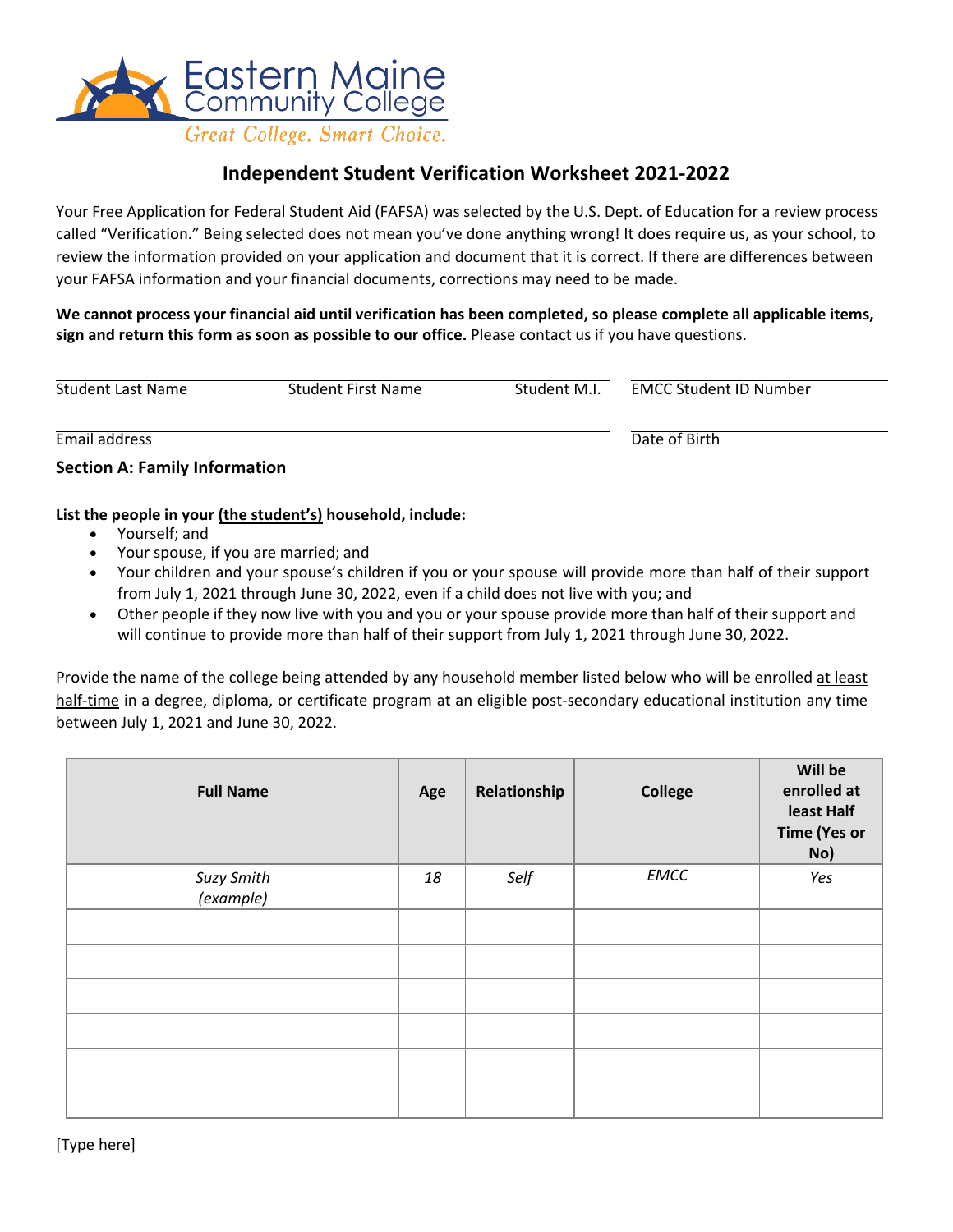#### **Section B: Student Income for Work Information**

The instructions and certifications below apply to you and your spouse, if you are married.

#### **Student Income from Work - Check the ONE box that applies:**

**Did you file taxes for 2019?** If so, the IRS Data Retrieval Tool is the best way to verify tax information (unless you are married and you and your spouse filed separate IRS income tax returns for 2019 or had a change in marital status after December 31, 2019, in which case you are not eligible to use the IRS DRT). For more information on this tool, how to use it, and what to do if you are not eligible to use the tool, see page 3.

- □ <sup>I</sup> have filed a 2019 federal income tax return and used or will use the IRS Data Retrieval Tool within the FAFSA to transfer my 2019 IRS income information into my *FAFSA*.
- $\Box$  I have filed or am required to file a 2019 federal income tax return and are unable or choose not to use the IRS Data Retrieval Tool within the *FAFSA*. **I have attached my 2019 IRS tax return transcript.**
- $\Box$  I (and/or my spouse, if married) was employed in 2019 and did not file and was not required to file a 2019 Federal Tax Return. **I have attached my (and my spouse's, if married) 2019 W-2s from all employers and completed the box below.**

| <b>Employer's Name</b> | 2019 Amount Earned | W-2 Attached?<br>Required if provided by employer |
|------------------------|--------------------|---------------------------------------------------|
|                        |                    |                                                   |
|                        |                    |                                                   |
|                        |                    |                                                   |

 $\Box$  I (and/or my spouse, if married), have not filed and I am (or we, if married, are) not required to file a 2019 federal income tax return and had no income earned from work in 2019.

Signing this worksheet certifies that all of the information reported on it is complete and correct.

Student Signature Date Date

**Return by mail to:** 

**Eastern Maine Community College Katahdin Hall Financial Aid Office 354 Hogan Road Bangor, ME 04401**